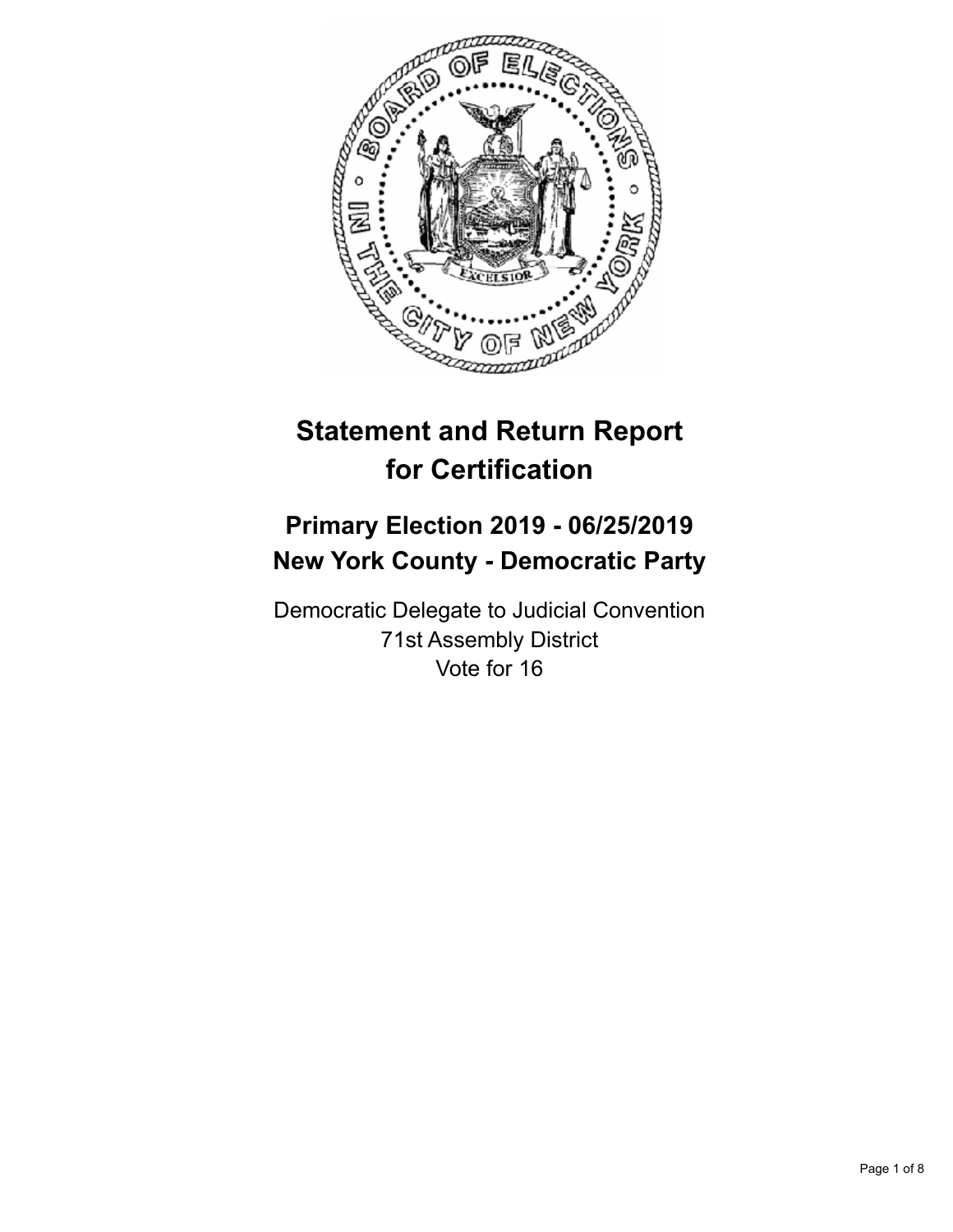

## **Assembly District 71**

| <b>PUBLIC COUNTER</b>                                    | 2,435 |
|----------------------------------------------------------|-------|
| MANUALLY COUNTED EMERGENCY                               | 0     |
| ABSENTEE / MILITARY                                      | 168   |
| <b>AFFIDAVIT</b>                                         | 15    |
| <b>Total Ballots</b>                                     | 2,618 |
| Less - Inapplicable Federal/Special Presidential Ballots | 0     |
| <b>Total Applicable Ballots</b>                          | 2,618 |
| <b>MELBA ESPAILLAT</b>                                   | 888   |
| <b>ADRIANO CASIMIRO</b>                                  | 469   |
| <b>LEO GLICKMAN</b>                                      | 525   |
| <b>GUILLERMO A. PEREZ</b>                                | 572   |
| <b>JENNY GARCIA</b>                                      | 755   |
| <b>JUAN A. ERAZO</b>                                     | 386   |
| JAY D. MAZUR                                             | 417   |
| LUIS DUCASSE                                             | 386   |
| RICHARD ALLMAN                                           | 517   |
| LAURIE TOBIAS-COHEN                                      | 621   |
| ORLANDO R. OVALLES                                       | 426   |
| <b>ANTONIO HASBUN</b>                                    | 379   |
| <b>JULIO NEGRON</b>                                      | 496   |
| <b>BIENVENIDO LARA</b>                                   | 390   |
| <b>LUZ BATISTA</b>                                       | 572   |
| <b>EVANGELINA FERMIN</b>                                 | 601   |
| <b>EARNESTINE BELL TEMPLE</b>                            | 1,344 |
| <b>JUANA H. LUNA</b>                                     | 1,160 |
| JOHANNA GARCIA                                           | 1,218 |
| YVONNE MARSHALL ANDRE                                    | 1,194 |
| MARIA A. LUNA                                            | 1,309 |
| <b>BRUCE ROBERTSON</b>                                   | 1,119 |
| <b>LARRY TEMPLE</b>                                      | 1,091 |
| ROMULA A. JIMENEZ                                        | 1,012 |
| <b>JACKIE ROWE ADAMS</b>                                 | 1,282 |
| <b>ANNA GIBSON</b>                                       | 1,273 |
| <b>HUGH STROUD</b>                                       | 966   |
| EDITH M. PRENTISS                                        | 1,144 |
| <b>RITA MILLER</b>                                       | 1,322 |
| <b>AMY SLATTERY</b>                                      | 1,177 |
| PARA LEE BLOOMFIELD                                      | 926   |
| <b>JUAN ROSA</b>                                         | 1,060 |
| ADRIANO ESPAILLAT (WRITE-IN)                             | 1     |
| AL TAYLOR (WRITE-IN)                                     | 1     |
| ALAN ETTLINGER (WRITE-IN)                                | 1     |
| ALAN HOFFMAN (WRITE-IN)                                  | 1     |
| ALEXANDER TALLOT (WRITE-IN)                              | 1     |
| ALEXANDRA ORTEZ (WRITE-IN)                               | 1     |
| ALFRED DE INGENIIS (WRITE-IN)                            | 1     |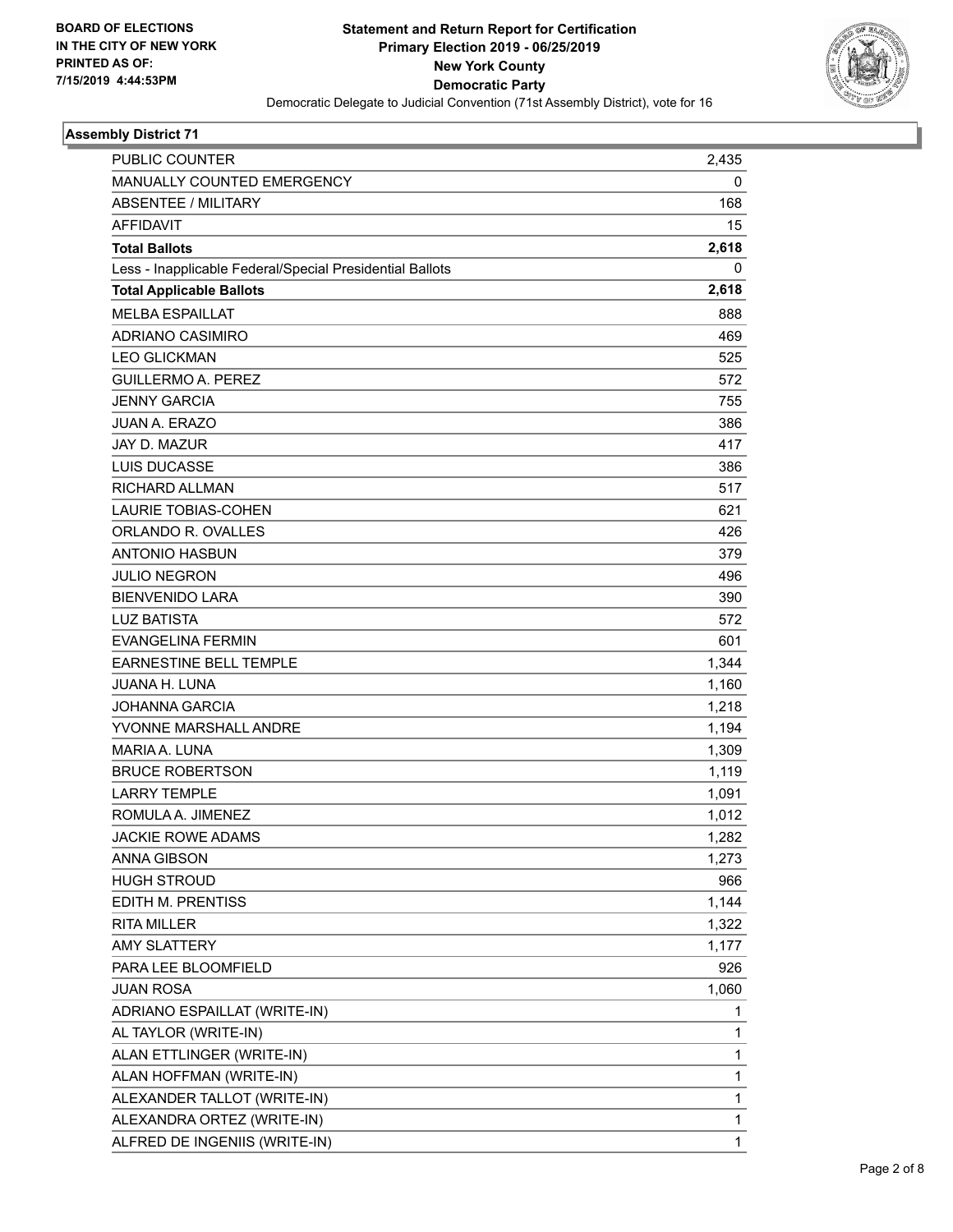

## **Assembly District 71**

| ALICIA ORTEGA (WRITE-IN)            | 1 |
|-------------------------------------|---|
| ANDREA KORNBLUTH (WRITE-IN)         | 1 |
| ANNE ELIOT (WRITE-IN)               | 1 |
| AYISHA OLGIVIE (WRITE-IN)           | 1 |
| BEATRICE P. ASHTON (WRITE-IN)       | 1 |
| CARINA VILLALONA (WRITE-IN)         | 1 |
| CAROLE NULLIGAN (WRITE-IN)          | 1 |
| CAROLYN NURTAUGH (WRITE-IN)         | 1 |
| CECELIA HALL (WRITE-IN)             | 1 |
| CHARMINE NOELLE CRABAUGH (WRITE-IN) | 1 |
| COURTNEY SCALICE (WRITE-IN)         | 1 |
| DARRYL LAWSON (WRITE-IN)            | 1 |
| DONALD TRUMP (WRITE-IN)             | 1 |
| EDWIN ROSARIO (WRITE-IN)            | 1 |
| ELENORE JOHNSON (WRITE-IN)          | 1 |
| ELIZABETH BENNETT (WRITE-IN)        | 1 |
| ELIZABETH PEPIN (WRITE-IN)          | 1 |
| ELLA MERRIWETHER (WRITE-IN)         | 1 |
| EVAN ROBERTS (WRITE-IN)             | 1 |
| EVELYN BALDERA (WRITE-IN)           | 1 |
| FELECIA D. JOHNSON (WRITE-IN)       | 1 |
| GABRIELA L. RODRIGUEZ (WRITE-IN)    | 1 |
| <b>GEORGE ESPINAL (WRITE-IN)</b>    | 1 |
| GEORGIETTE MORGAN-THOMAS (WRITE-IN) | 1 |
| GILLIAN DIPIETRO (WRITE-IN)         | 1 |
| <b>GRAHAM ARAULO (WRITE-IN)</b>     | 1 |
| GREGORY LASAK (WRITE-IN)            | 1 |
| HELEN BAXTER (WRITE-IN)             | 1 |
| IRIS DAS (WRITE-IN)                 | 1 |
| ISAAC NELSON (WRITE-IN)             | 1 |
| JACKELINE DELUNA (WRITE-IN)         | 1 |
| JAMES SLATTRY (WRITE-IN)            | 1 |
| JAMES V. BRACCHITTA (WRITE-IN)      | 1 |
| JANINE LANAY (WRITE-IN)             | 1 |
| JASON BIRMINGHAM (WRITE-IN)         | 1 |
| JEFF GLADSTONE (WRITE-IN)           | 1 |
| JELANI FORCER (WRITE-IN)            | 1 |
| JENNIFER CICIA (WRITE-IN)           | 1 |
| JOE SHIPLEY (WRITE-IN)              | 1 |
| JOEL LEVIN (WRITE-IN)               | 1 |
| JOEL STERN (WRITE-IN)               | 1 |
| JONATHAN SENNETT (WRITE-IN)         | 1 |
| JOSEPH LONGTHORNE (WRITE-IN)        | 1 |
| <b>JOSUE PEREZ (WRITE-IN)</b>       | 1 |
| JOY KIERAS (WRITE-IN)               | 1 |
| KAREN W. GAMBLE (WRITE-IN)          | 1 |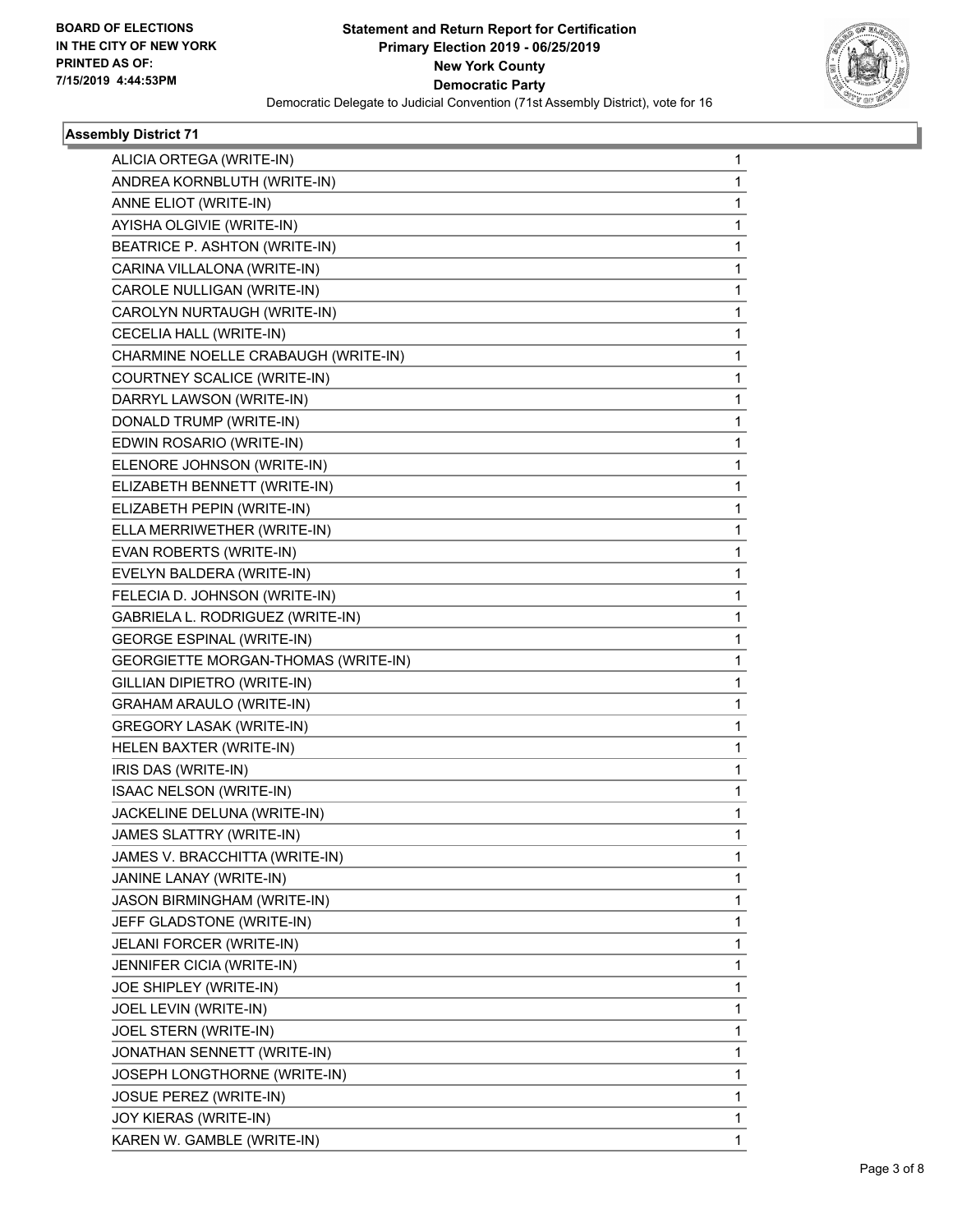

## **Assembly District 71**

| KATIE-LEE WRIGHT (WRITE-IN)               | 1              |
|-------------------------------------------|----------------|
| KEITH WHITE (WRITE-IN)                    | 1              |
| LEANORE NELSON (WRITE-IN)                 | 1              |
| LEIGH-ANN PEREZ (WRITE-IN)                | 1              |
| LEVEERT HOLMES (WRITE-IN)                 | 1              |
| LIN-MANUEL MIRANDA (WRITE-IN)             | 1              |
| LUIS JOHNSON (WRITE-IN)                   | 1              |
| MARK LERMAN (WRITE-IN)                    | 1              |
| MARTHA DUFFY (WRITE-IN)                   | 1              |
| MARTI G. CUMMINGS (WRITE-IN)              | 1              |
| MARY J. SWEETING (WRITE-IN)               | 1              |
| MATTHEW BENNETT (WRITE-IN)                | 1              |
| MELANIA TRUMP (WRITE-IN)                  | 1              |
| MERY F. DIAZ (WRITE-IN)                   | 1              |
| MICHAEL BENDER (WRITE-IN)                 | 1              |
| MICHAEL HANO (WRITE-IN)                   | 1              |
| MICHAEL J. GULMANN (WRITE-IN)             | 1              |
| MICHAEL LEVY (WRITE-IN)                   | 1              |
| MICHAEL ORTIZ (WRITE-IN)                  | 1              |
| MICHELE HOLMAN-SHOOCK (WRITE-IN)          | 1              |
| MIKE FRANCESA (WRITE-IN)                  | 1              |
| NEWLAND ARCHER (WRITE-IN)                 | 1              |
| NICHOLAS KYRIACON (WRITE-IN)              | 1              |
| NORMA RONDOR (WRITE-IN)                   | 1              |
| OWEN SUCOFF (WRITE-IN)                    | 1              |
| PATRICK BURDEN (WRITE-IN)                 | 1              |
| ROBERT JACKSON (WRITE-IN)                 | 1              |
| ROBERT REED (WRITE-IN)                    | 1              |
| ROGER SMITH (WRITE-IN)                    | 1              |
| RORY LANCMAN (WRITE-IN)                   | 1              |
| ROSETTA JOHNSON (WRITE-IN)                | 1              |
| RUBY PALMA (WRITE-IN)                     | 1              |
| SAM GROSS (WRITE-IN)                      | 1              |
| SANDRA GALAWANUI (WRITE-IN)               | $\overline{2}$ |
| SARA SANDS (WRITE-IN)                     | 2              |
| SEAN THOMAS (WRITE-IN)                    | $\mathbf{1}$   |
| SETH GUTHARTZ (WRITE-IN)                  | 1              |
| SHARON PETERSON (WRITE-IN)                | 1              |
| TANYA BENNER (WRITE-IN)                   | $\mathbf{1}$   |
| UNATTRIBUTABLE WRITE-IN (WRITE-IN)        | 43             |
| UNCOUNTED WRITE-IN PER STATUTE (WRITE-IN) | 11             |
| VIVICINE DUSSEK (WRITE-IN)                | 1              |
| WILLIAM BAN AMERONGEN (WRITE-IN)          | 1              |
| WILLIAM L. BLUM (WRITE-IN)                | 1              |
| <b>Total Votes</b>                        | 27,148         |
| Unrecorded                                | 14,740         |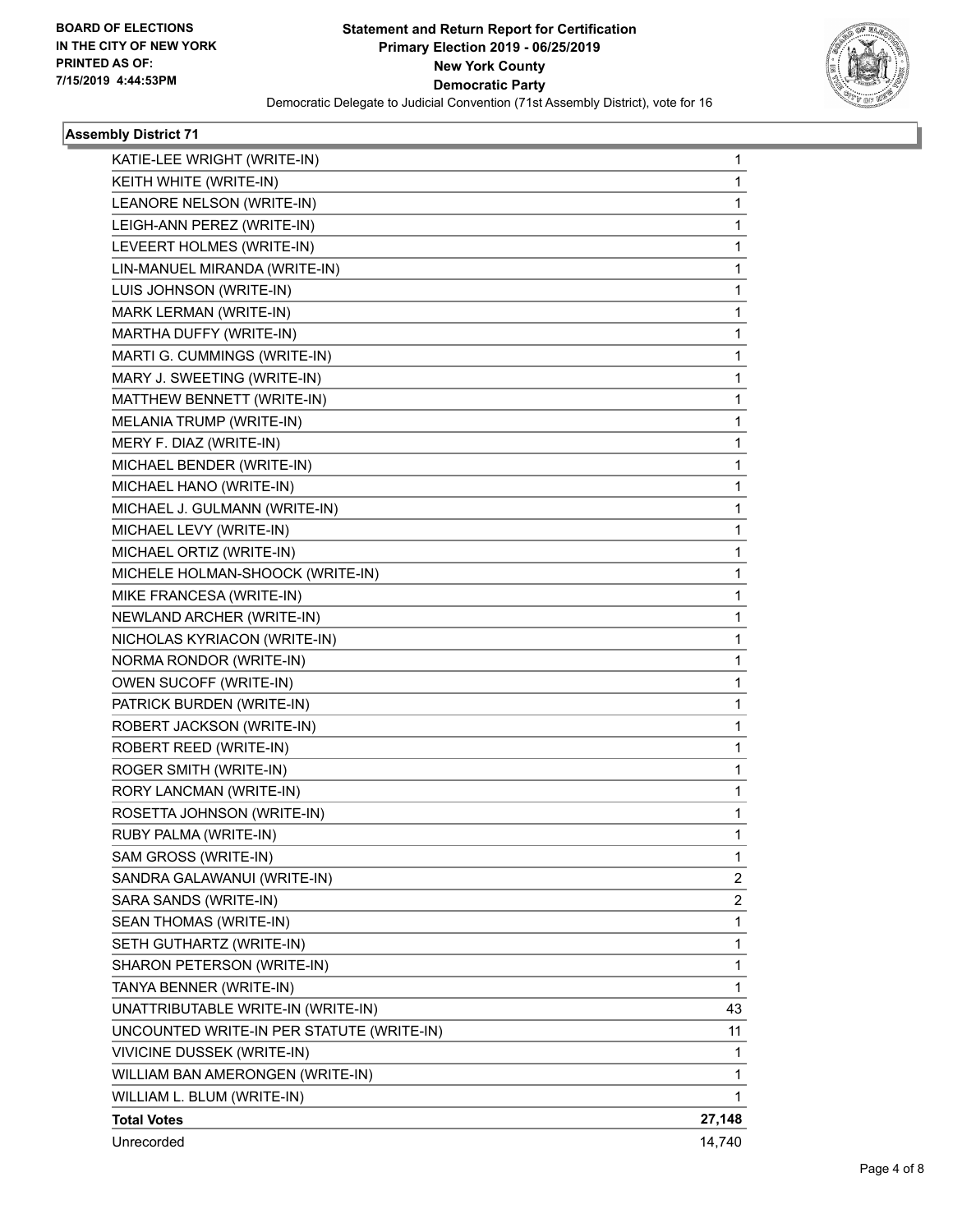

#### **Total for Democratic Delegate to Judicial Convention (71st Assembly District) - New York County**

| PUBLIC COUNTER                                           | 2,435 |
|----------------------------------------------------------|-------|
| MANUALLY COUNTED EMERGENCY                               | 0     |
| <b>ABSENTEE / MILITARY</b>                               | 168   |
| <b>AFFIDAVIT</b>                                         | 15    |
| <b>Total Ballots</b>                                     | 2,618 |
| Less - Inapplicable Federal/Special Presidential Ballots | 0     |
| <b>Total Applicable Ballots</b>                          | 2,618 |
| <b>MELBA ESPAILLAT</b>                                   | 888   |
| <b>ADRIANO CASIMIRO</b>                                  | 469   |
| <b>LEO GLICKMAN</b>                                      | 525   |
| <b>GUILLERMO A. PEREZ</b>                                | 572   |
| <b>JENNY GARCIA</b>                                      | 755   |
| <b>JUAN A. ERAZO</b>                                     | 386   |
| JAY D. MAZUR                                             | 417   |
| <b>LUIS DUCASSE</b>                                      | 386   |
| <b>RICHARD ALLMAN</b>                                    | 517   |
| <b>LAURIE TOBIAS-COHEN</b>                               | 621   |
| ORLANDO R. OVALLES                                       | 426   |
| <b>ANTONIO HASBUN</b>                                    | 379   |
| <b>JULIO NEGRON</b>                                      | 496   |
| <b>BIENVENIDO LARA</b>                                   | 390   |
| <b>LUZ BATISTA</b>                                       | 572   |
| <b>EVANGELINA FERMIN</b>                                 | 601   |
| <b>EARNESTINE BELL TEMPLE</b>                            | 1,344 |
| <b>JUANA H. LUNA</b>                                     | 1,160 |
| <b>JOHANNA GARCIA</b>                                    | 1,218 |
| YVONNE MARSHALL ANDRE                                    | 1,194 |
| MARIA A. LUNA                                            | 1,309 |
| <b>BRUCE ROBERTSON</b>                                   | 1,119 |
| <b>LARRY TEMPLE</b>                                      | 1,091 |
| ROMULA A. JIMENEZ                                        | 1,012 |
| <b>JACKIE ROWE ADAMS</b>                                 | 1,282 |
| ANNA GIBSON                                              | 1,273 |
| <b>HUGH STROUD</b>                                       | 966   |
| EDITH M. PRENTISS                                        | 1,144 |
| <b>RITA MILLER</b>                                       | 1,322 |
| <b>AMY SLATTERY</b>                                      | 1,177 |
| PARA LEE BLOOMFIELD                                      | 926   |
| <b>JUAN ROSA</b>                                         | 1,060 |
| ADRIANO ESPAILLAT (WRITE-IN)                             | 1     |
| AL TAYLOR (WRITE-IN)                                     | 1     |
| ALAN ETTLINGER (WRITE-IN)                                | 1     |
| ALAN HOFFMAN (WRITE-IN)                                  | 1     |
| ALEXANDER TALLOT (WRITE-IN)                              | 1     |
| ALEXANDRA ORTEZ (WRITE-IN)                               | 1     |
| ALFRED DE INGENIIS (WRITE-IN)                            | 1     |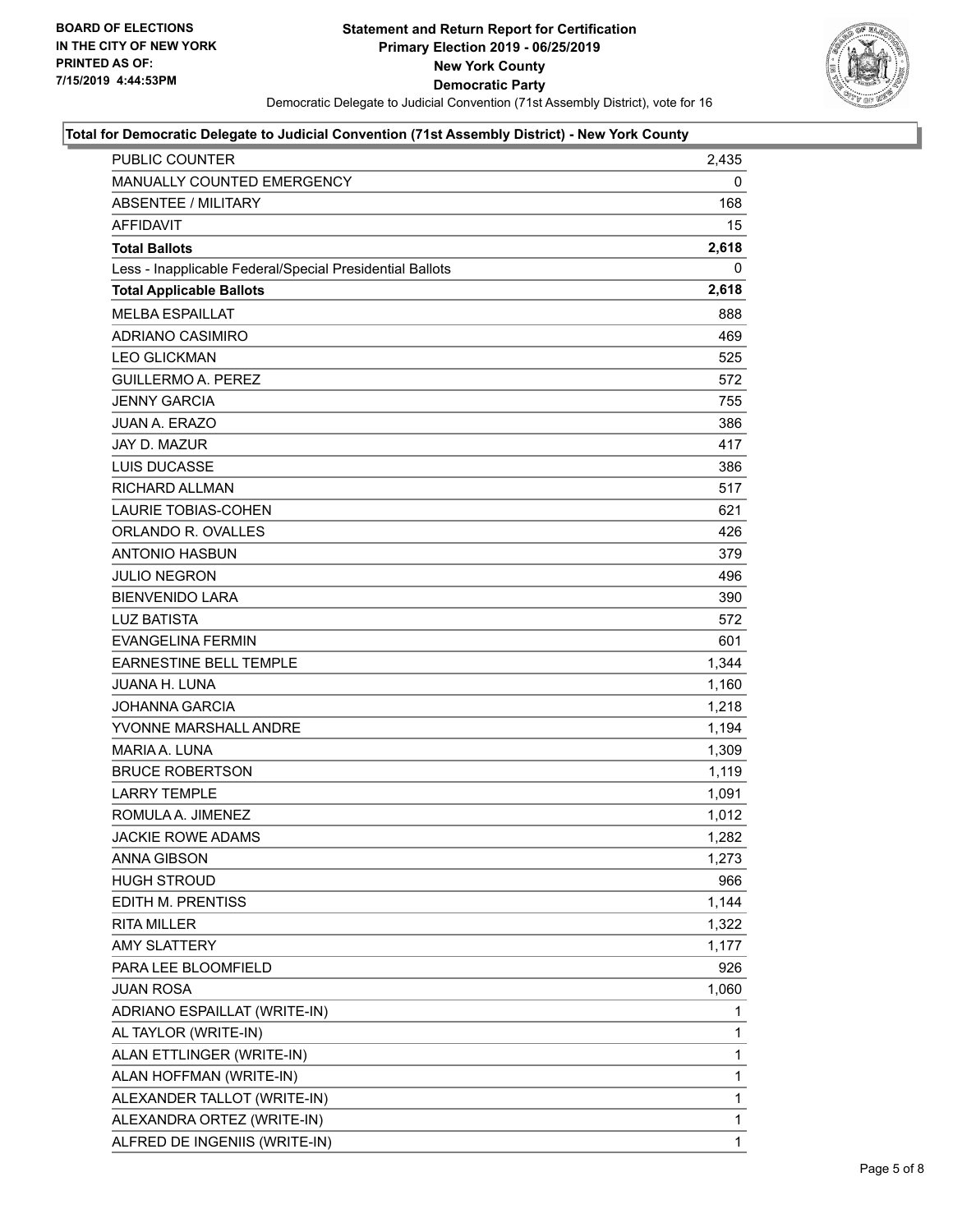

#### **Total for Democratic Delegate to Judicial Convention (71st Assembly District) - New York County**

| ALICIA ORTEGA (WRITE-IN)            | 1            |
|-------------------------------------|--------------|
| ANDREA KORNBLUTH (WRITE-IN)         | 1            |
| ANNE ELIOT (WRITE-IN)               | 1            |
| AYISHA OLGIVIE (WRITE-IN)           | 1            |
| BEATRICE P. ASHTON (WRITE-IN)       | 1            |
| CARINA VILLALONA (WRITE-IN)         | 1            |
| CAROLE NULLIGAN (WRITE-IN)          | 1            |
| CAROLYN NURTAUGH (WRITE-IN)         | 1            |
| CECELIA HALL (WRITE-IN)             | 1            |
| CHARMINE NOELLE CRABAUGH (WRITE-IN) | 1            |
| COURTNEY SCALICE (WRITE-IN)         | 1            |
| DARRYL LAWSON (WRITE-IN)            | 1            |
| DONALD TRUMP (WRITE-IN)             | 1            |
| EDWIN ROSARIO (WRITE-IN)            | 1            |
| ELENORE JOHNSON (WRITE-IN)          | 1            |
| ELIZABETH BENNETT (WRITE-IN)        | 1            |
| ELIZABETH PEPIN (WRITE-IN)          | 1            |
| ELLA MERRIWETHER (WRITE-IN)         | 1            |
| EVAN ROBERTS (WRITE-IN)             | 1            |
| EVELYN BALDERA (WRITE-IN)           | 1            |
| FELECIA D. JOHNSON (WRITE-IN)       | 1            |
| GABRIELA L. RODRIGUEZ (WRITE-IN)    | 1            |
| <b>GEORGE ESPINAL (WRITE-IN)</b>    | 1            |
| GEORGIETTE MORGAN-THOMAS (WRITE-IN) | 1            |
| GILLIAN DIPIETRO (WRITE-IN)         | 1            |
| <b>GRAHAM ARAULO (WRITE-IN)</b>     | 1            |
| GREGORY LASAK (WRITE-IN)            | 1            |
| HELEN BAXTER (WRITE-IN)             | 1            |
| IRIS DAS (WRITE-IN)                 | 1            |
| ISAAC NELSON (WRITE-IN)             | 1            |
| JACKELINE DELUNA (WRITE-IN)         | 1            |
| JAMES SLATTRY (WRITE-IN)            | 1            |
| JAMES V. BRACCHITTA (WRITE-IN)      | 1            |
| JANINE LANAY (WRITE-IN)             | 1            |
| JASON BIRMINGHAM (WRITE-IN)         | 1            |
| JEFF GLADSTONE (WRITE-IN)           | 1            |
| JELANI FORCER (WRITE-IN)            | 1            |
| JENNIFER CICIA (WRITE-IN)           | 1            |
| JOE SHIPLEY (WRITE-IN)              | 1            |
| JOEL LEVIN (WRITE-IN)               | 1            |
| JOEL STERN (WRITE-IN)               | 1            |
| JONATHAN SENNETT (WRITE-IN)         | 1            |
| JOSEPH LONGTHORNE (WRITE-IN)        | 1            |
| <b>JOSUE PEREZ (WRITE-IN)</b>       | 1            |
| JOY KIERAS (WRITE-IN)               | 1            |
| KAREN W. GAMBLE (WRITE-IN)          | $\mathbf{1}$ |
|                                     |              |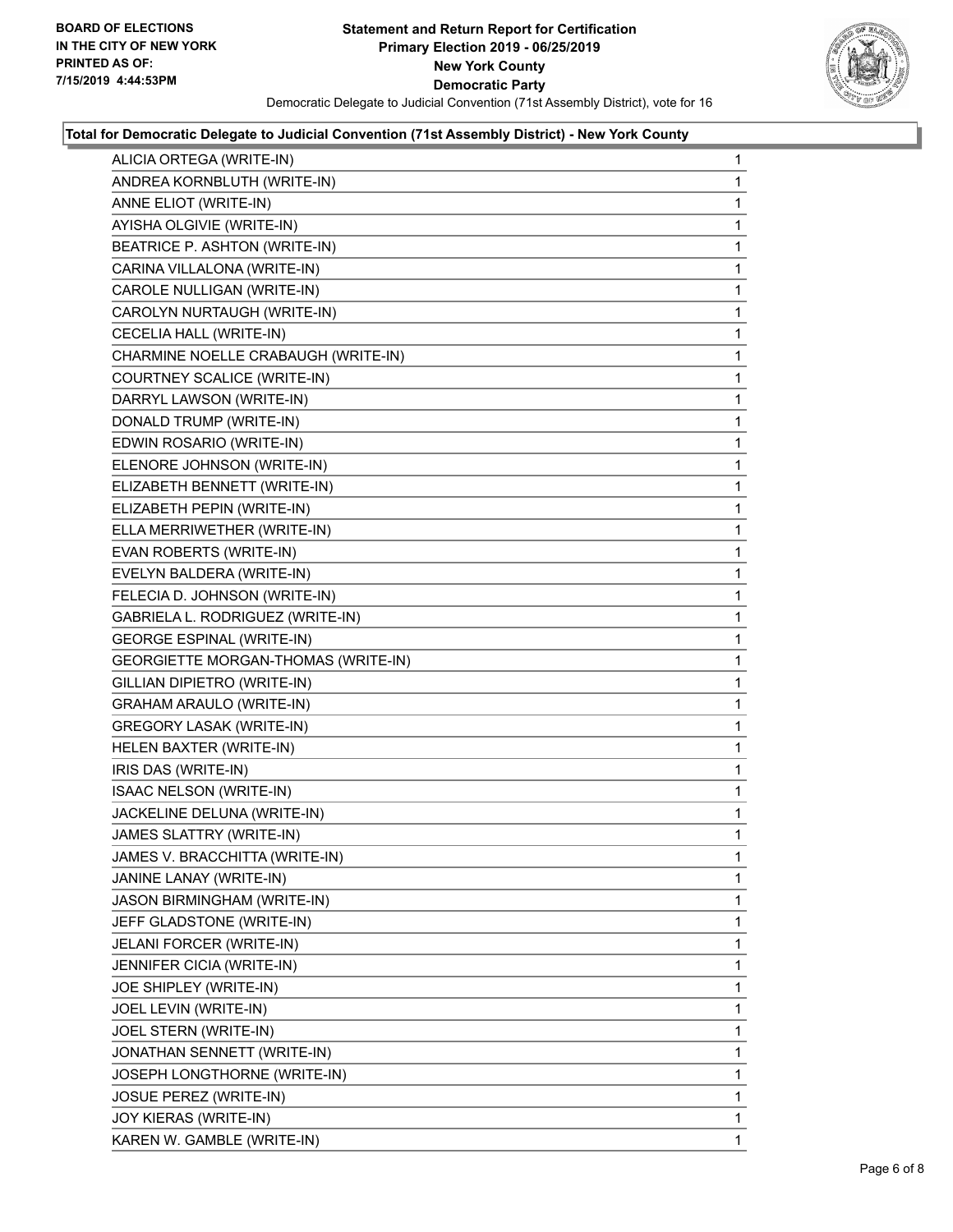

#### **Total for Democratic Delegate to Judicial Convention (71st Assembly District) - New York County**

| KATIE-LEE WRIGHT (WRITE-IN)               | 1              |
|-------------------------------------------|----------------|
| KEITH WHITE (WRITE-IN)                    | 1              |
| LEANORE NELSON (WRITE-IN)                 | 1              |
| LEIGH-ANN PEREZ (WRITE-IN)                | 1              |
| LEVEERT HOLMES (WRITE-IN)                 | 1              |
| LIN-MANUEL MIRANDA (WRITE-IN)             | 1              |
| LUIS JOHNSON (WRITE-IN)                   | 1              |
| MARK LERMAN (WRITE-IN)                    | 1              |
| MARTHA DUFFY (WRITE-IN)                   | 1              |
| MARTI G. CUMMINGS (WRITE-IN)              | 1              |
| MARY J. SWEETING (WRITE-IN)               | 1              |
| MATTHEW BENNETT (WRITE-IN)                | 1              |
| MELANIA TRUMP (WRITE-IN)                  | 1              |
| MERY F. DIAZ (WRITE-IN)                   | 1              |
| MICHAEL BENDER (WRITE-IN)                 | 1              |
| MICHAEL HANO (WRITE-IN)                   | 1              |
| MICHAEL J. GULMANN (WRITE-IN)             | 1              |
| MICHAEL LEVY (WRITE-IN)                   | 1              |
| MICHAEL ORTIZ (WRITE-IN)                  | 1              |
| MICHELE HOLMAN-SHOOCK (WRITE-IN)          | 1              |
| MIKE FRANCESA (WRITE-IN)                  | 1              |
| NEWLAND ARCHER (WRITE-IN)                 | 1              |
| NICHOLAS KYRIACON (WRITE-IN)              | 1              |
| NORMA RONDOR (WRITE-IN)                   | 1              |
| OWEN SUCOFF (WRITE-IN)                    | 1              |
| PATRICK BURDEN (WRITE-IN)                 | 1              |
| ROBERT JACKSON (WRITE-IN)                 | 1              |
| ROBERT REED (WRITE-IN)                    | 1              |
| ROGER SMITH (WRITE-IN)                    | 1              |
| RORY LANCMAN (WRITE-IN)                   | 1              |
| ROSETTA JOHNSON (WRITE-IN)                | 1              |
| RUBY PALMA (WRITE-IN)                     | 1              |
| SAM GROSS (WRITE-IN)                      | 1              |
| SANDRA GALAWANUI (WRITE-IN)               | $\overline{2}$ |
| SARA SANDS (WRITE-IN)                     | 2              |
| SEAN THOMAS (WRITE-IN)                    | 1              |
| SETH GUTHARTZ (WRITE-IN)                  | 1              |
| SHARON PETERSON (WRITE-IN)                | 1              |
| TANYA BENNER (WRITE-IN)                   | 1              |
| UNATTRIBUTABLE WRITE-IN (WRITE-IN)        | 43             |
| UNCOUNTED WRITE-IN PER STATUTE (WRITE-IN) | 11             |
| VIVICINE DUSSEK (WRITE-IN)                | 1              |
| WILLIAM BAN AMERONGEN (WRITE-IN)          | 1              |
| WILLIAM L. BLUM (WRITE-IN)                | 1              |
| <b>Total Votes</b>                        | 27,148         |
| Unrecorded                                | 14,740         |